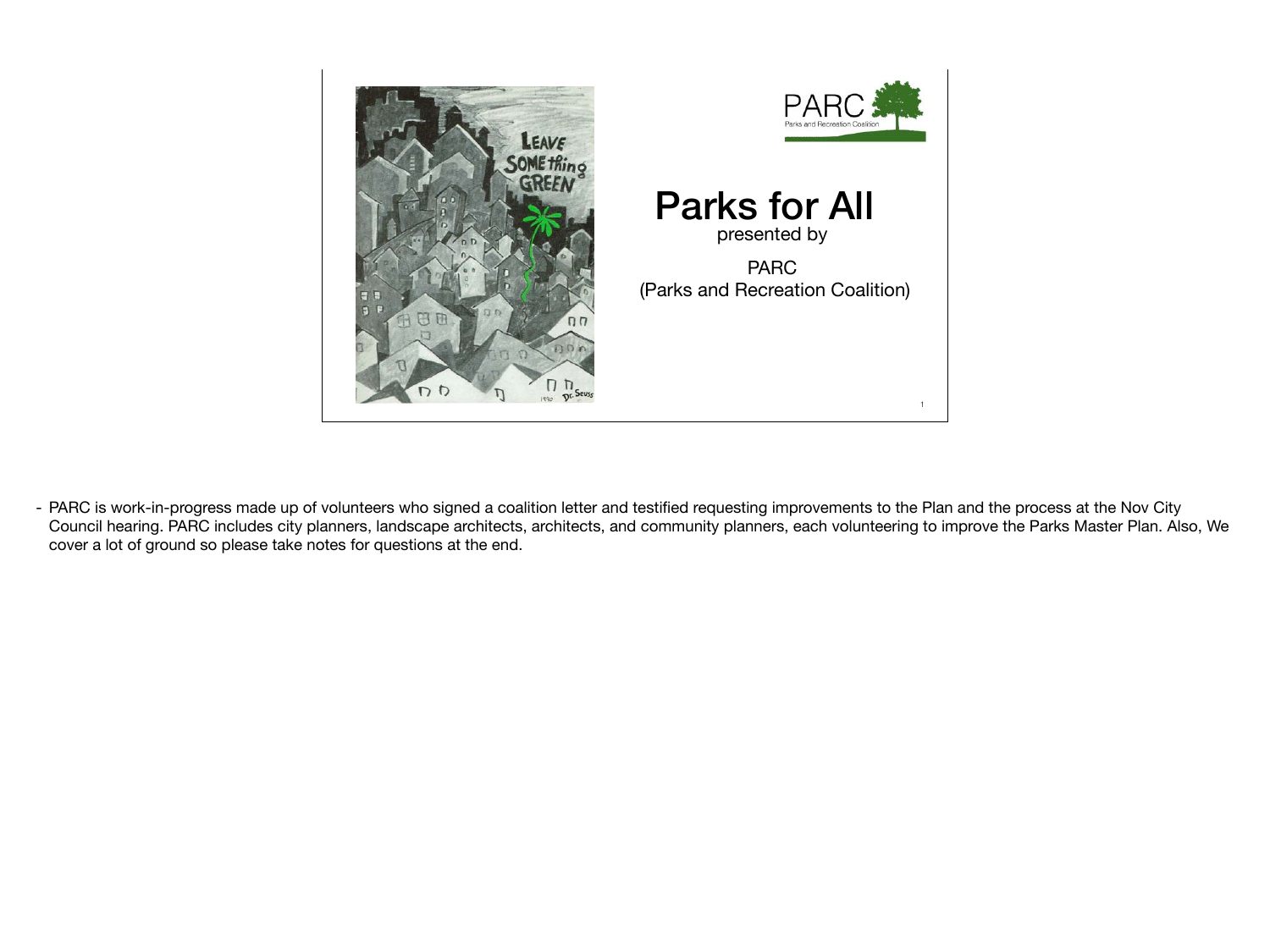

Why are we here? WE NEED PARKS! Parks are VITAL to everyone and this has been especially illustrated during the pandemic. The city proposing a new Parks Master Plan with significant changes to park standards and the way Development Impact Fees are calculated.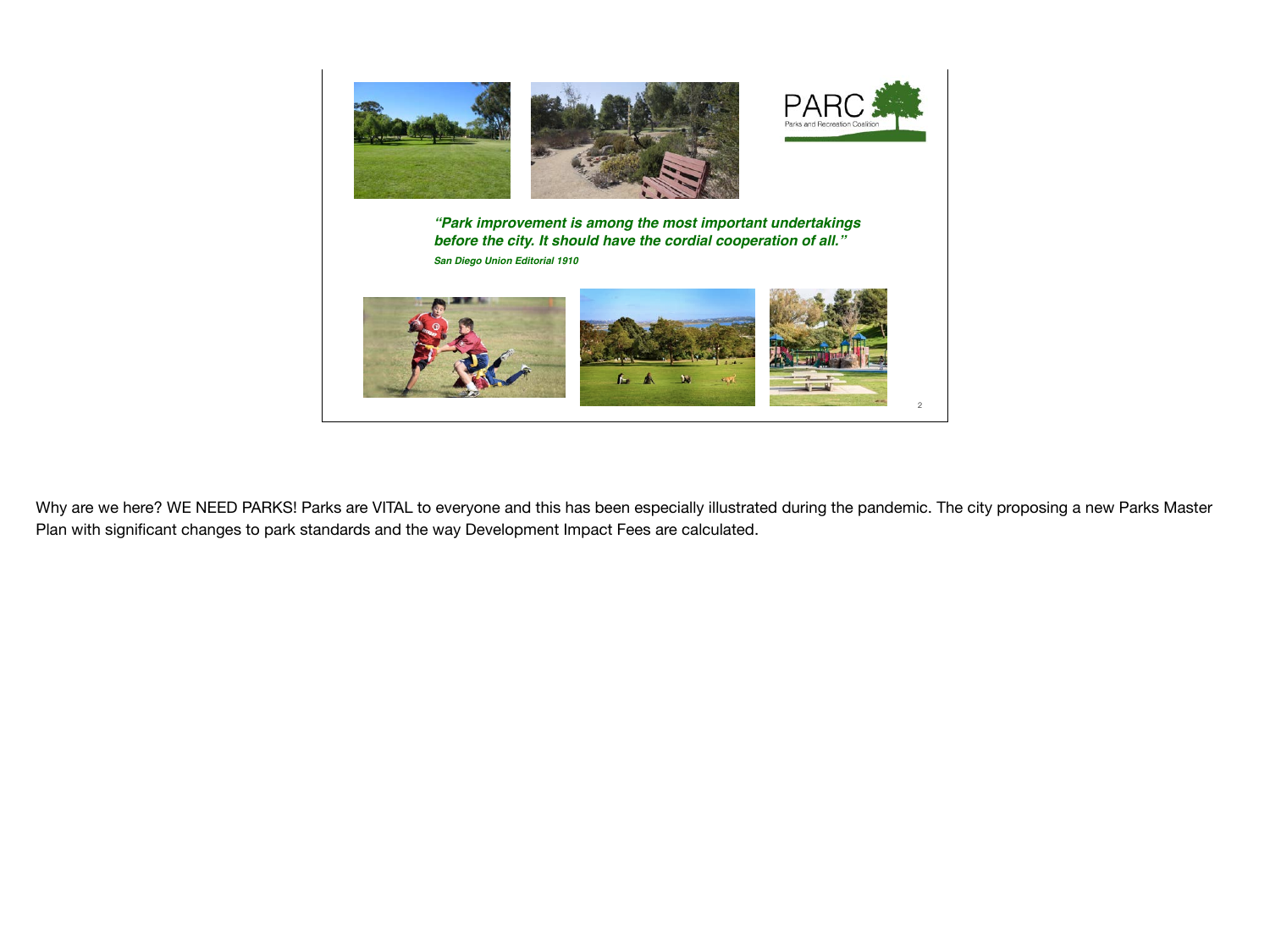

This is the first Parks Master Plan for 50 years! The goals are good but changes are required to meet them. PARC supports addressing inequities in the parks planning and allocation processes, including the Citywide Park fee, though we have questions about how it is being calculated and how it will be allocated.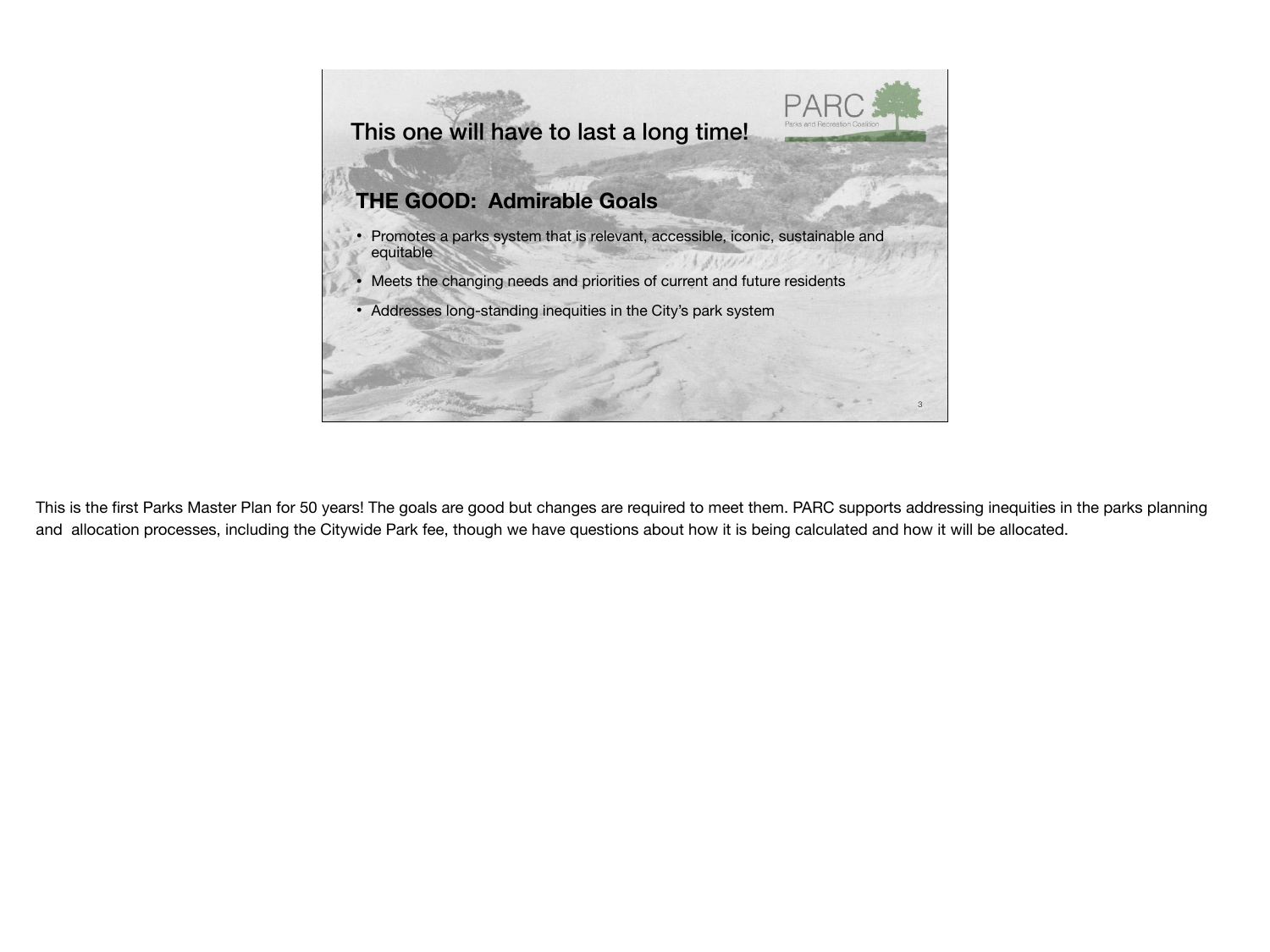

We appreciate the amount of time and commitment that staff was able to put into the Plan. The artificial deadline of the election did not provide enough time to address significant concerns that can be addressed now. Also, this presentation is going to be covering a dense amount of material, so please take notes along the way with any questions you have.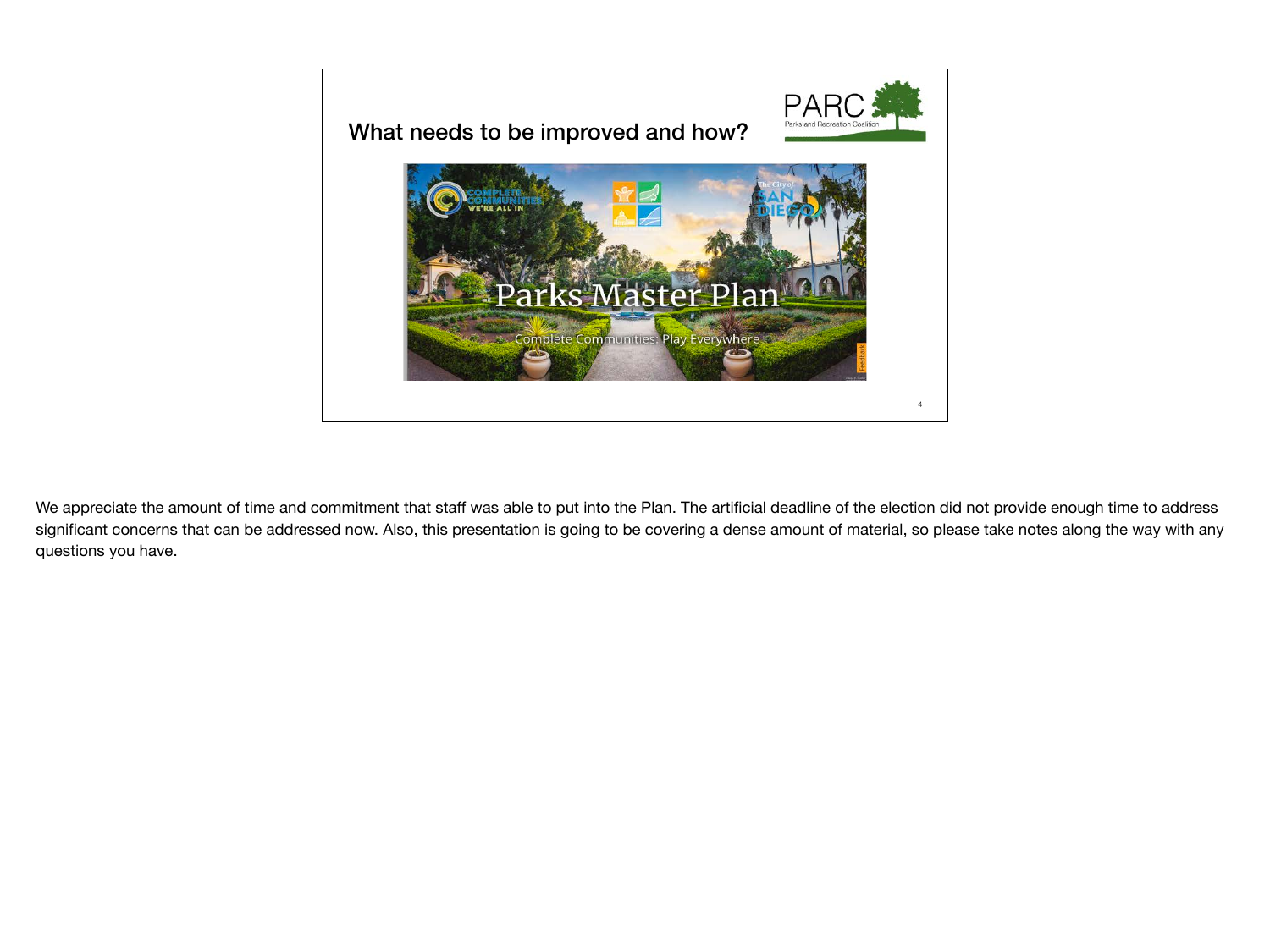

#### Issues with the Parks Master Plan

- Limited vision: Less parkland for our growing city
- Limited resident participation after release of Draft
- Equity, Funding & Prioritization Framework for Citywide Park Fee
- Untested: Points system and park standards
- Commercialization, MSCP, Historic Resources, Design Review, Implementation issues



- One of the biggest issues is the elimination the current land standard just when we're increasing housing density and incentivizing smaller units. We support the need for flexibility for communities to choose to add recreational amenities into parks but there should still be an easily understandable land standard. **More people need more parks**, not just more amenities added into existing parks. As with Affordable Housing, just because you can't meet the goals doesn't mean you shouldn't have them. We have found no other city that doesn't have a clear land standard.
- While the city held many meetings for input into the Plan, after the Draft Plan was released, the prior administration invested most of their time in the Housing and Mobility portions and we feel pushed the PMP forward on the artificial deadline of the election. Presentations were not made to Community Planning Groups or Rec Advisory Groups. Since this Plan will be the basis for any bond measures on future ballots, it's critical is that public support is built now. We need to love this Plan as much as we love our parks!
- Funding we all know there's not enough and we are suggesting ways to help. The Prioritization Framework refers to how the new Citywide Park Fee will be allocated. This should be released as soon as possible and the Plan should not be adopted without it.
- The points system is complicated and as the first such approach being tried by any City, needs more discussion and changes.
- Other issues we've identified will be addressed in this presentation.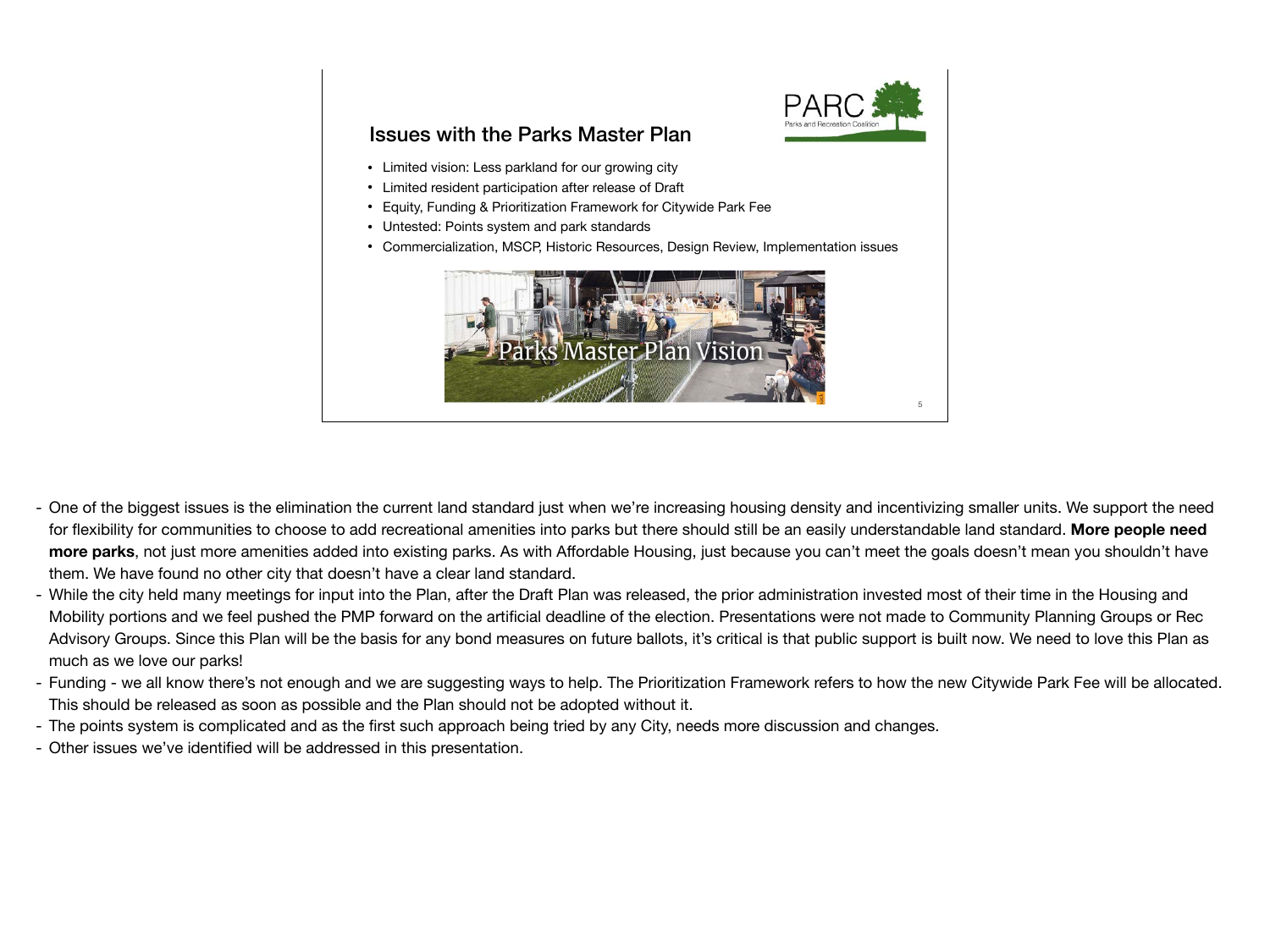

# Public Engagement

The first step in equitable park planning is to *"be in conversation with communities to get their vision for what they want parks to be, whether that's building new parks or reimagining*  **existing spaces."** Room to Roam, Lincoln Institute of Land Policy, October 2020

REQUEST: Consult with Community Planning Groups & Community Recreation Groups



- Due to the time crunch from the outgoing administration, the Planning Department did not involve individual Community Planning Groups or Recreation Advisory Groups after draft Plan was released. It also appears that more time was spent working with the development community than community groups. Since this is likely to be the Plan for the next 50 years and the basis for any park bond, the plan needs to be easy to understand to be able to gain the support from voters for future funding approvals.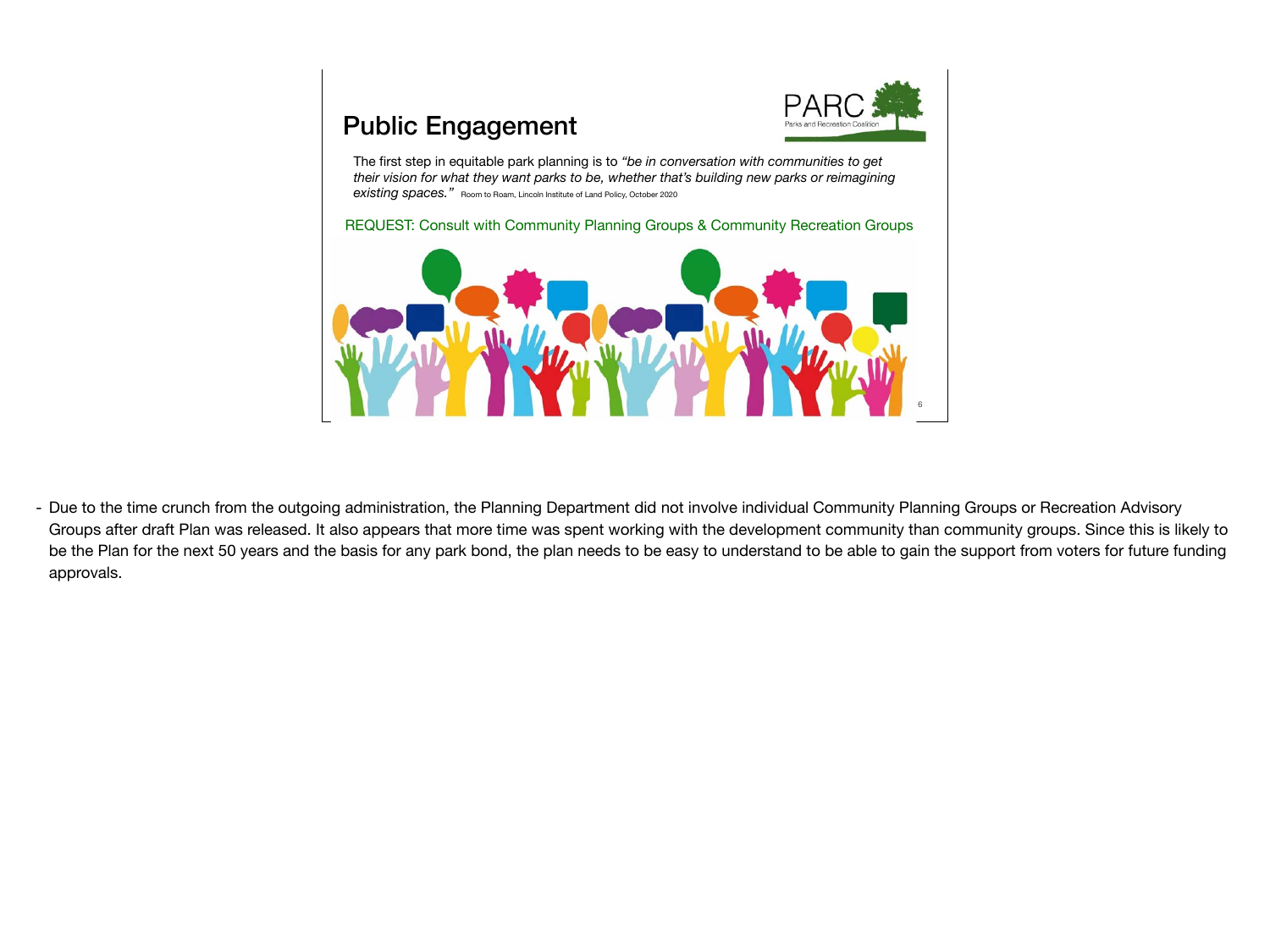### Limited Vision: Less parkland for our growing city



*Higher density housing, smaller-sized units and more people increases the need for more parkland. More housing without more parkland will not create a world-class parks and recreation system.* Parkland is significantly devalued; policy is only "continue to pursue."

- Retain the park acreage standard
- Include minimum protections for passive recreation in parks
- Increase minimum % funding for parkland acquisition



- The problems with the existing system are not related to the standard of more land for parks the **need** for additional parkland remains the same yet Plan & Recreation Element devalue & reduce standards for more parkland. Higher density housing, smaller-sized units and more people increases the need for more parkland, not only adding "amenities" in existing parks. Having no benchmark for new parkland means there's no standard to weigh it against as communities and the Mayor & Council make choices.
- We understand that "limited open land and rising acquisition costs make it increasingly difficult to meet the acreage-based standard" but should we give up? NO! The land standard is not the problem. With a projected population increase of 350,000 people during the next 30 years, it would be harmful to adopt a policy which aims to primarily use existing parks to satisfy the residents' park and recreation needs. More people need more parks.
- Existing passive park lands are put at risk due to the incentives in the points system. Protections for open park land for passive recreation need to be improved.
- The only way to really ensure more parkland is to set-aside a fund for it. This was added into the Resolution and the percentage should be increased.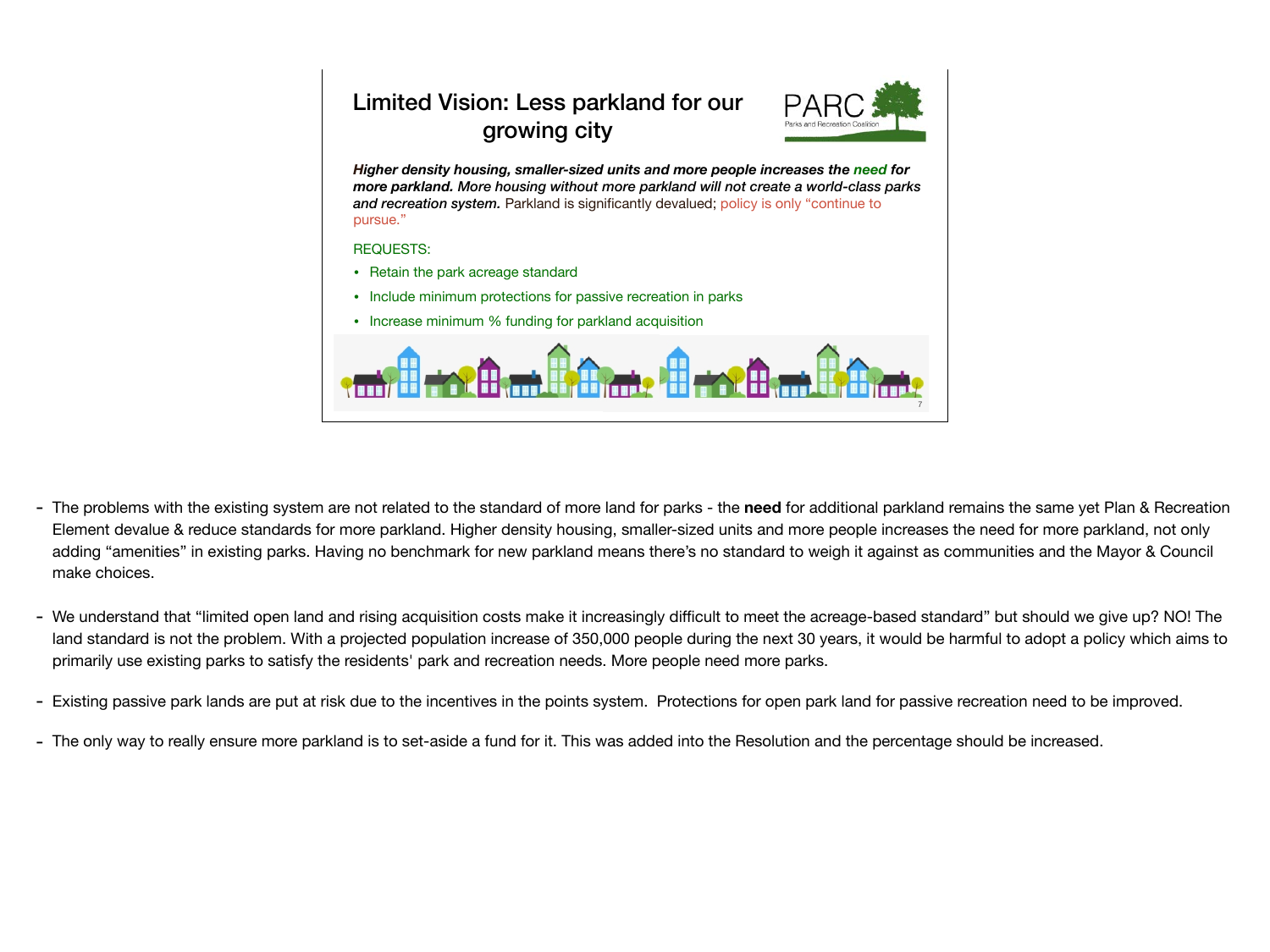

## Funding for parks

The Development Impact Fee (DIF) system is not sufficient to meet the city's park needs nor can it be used for operations and maintenance.

- Build support for other significant funding sources
- Retain policy in Recreation Element to do nexus study to establish fees for non-residential uses (RE-A-2 d)
- Require Community Benefit Zoning analyses in community plan updates and upzones for parkland acquisition
- Disclose and review assumptions and rationale for 60% discount for land costs in the DIF formula
- Seek City Attorney Opinion re: dismantling FBAs

- Plans sit on the shelf unless we know how to fund them and this Plan will be the basis for any future park bond measures so the details and engagement with the public matters for when they are asked to vote for new funding.
- The Development Impact Fee known as a DIF system both existing and proposed is **not** a sufficient source of funding to meet the city's park needs. Other sources are critical but with estimates for DIFs exceeding \$1 Billion, significant changes to the DIF merit transparency and scrutiny.
- Commit to other funding sources and build support for them beginning with this Plan. Below are ideas for additional funding:
- The existing Recreation Element contains policies for the City to determine to correct level of fees for non-residential uses. Current DIFs are only paid for residential uses. Other cities do have fees for other uses. The city should retain these policies and not delete them.
- Community Benefit Zoning is a method for the city to share in the increased value associated with upzoning properties rather than giving property owners increased density for free. Downtown had a CBZ program that has raised millions for urban improvements. CBZ should be analyzed in Community Plan Updates as a way to fund public benefits.
- Finally in the category of transparency: The formula that establishes DIFs consists of: construction costs, contingency costs, admin overhead and a land component that is called Right-of-Way costs. Land costs, based on more than parks recently completed or under construction inform the land component. But this component is then discounted by 60% - is this a fair discount? We've been unable to see the justifications for this discount. Transparency is critical when you make such a significant change impacting more than a billion dollars.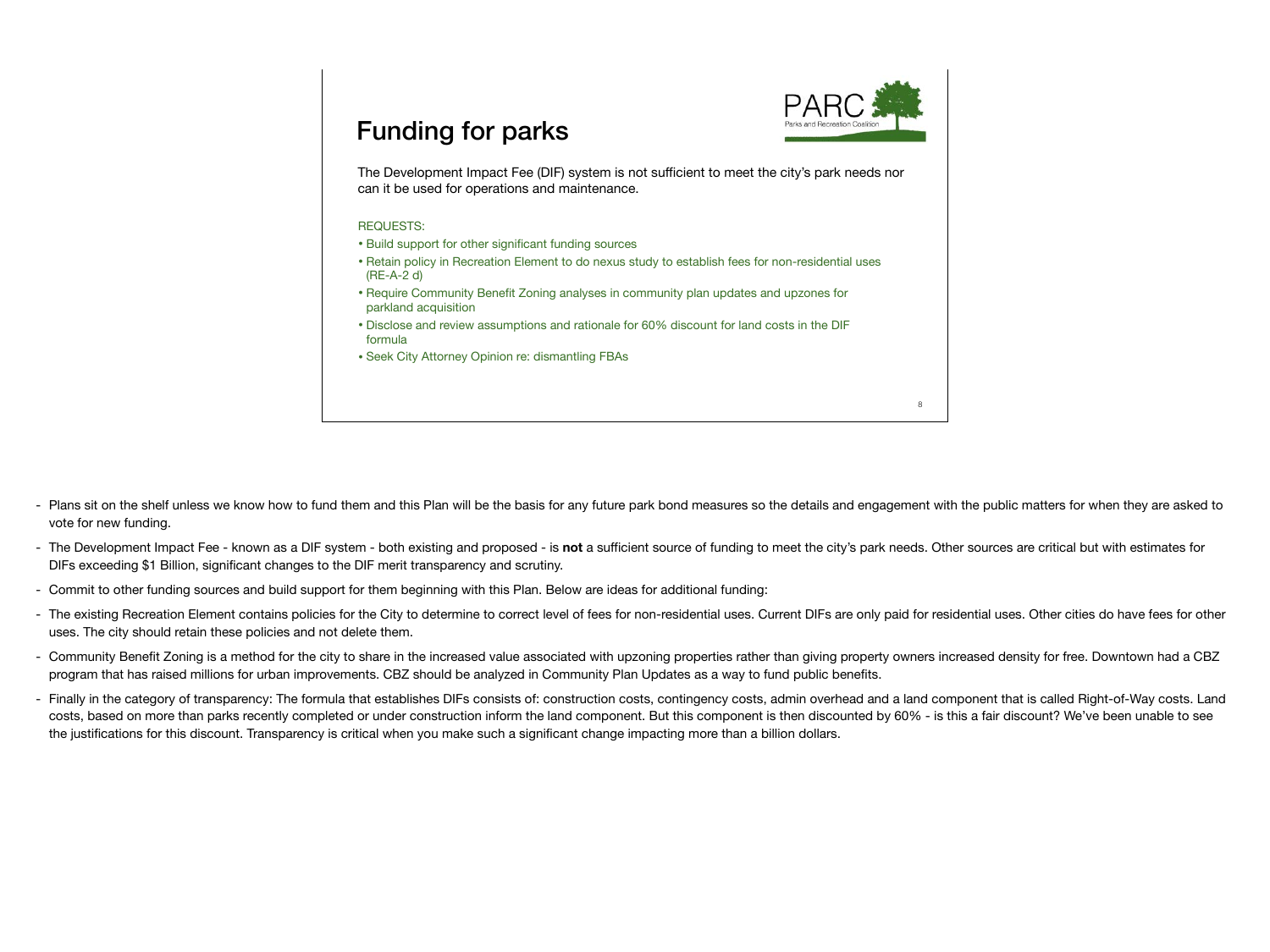

- Redlining and other discriminatory policies have shaped the location of housing, freeways, businesses, and parks that affect health in today's urban landscape. Specific to parks, researchers have identified that increased heat islands have left some areas several degrees hotter than others.
- AND To achieve equity goals, one has to follow the money both how it's raised and how it's spent.
- First, One of the policies in the existing system that has led to inequities, has been to allow developments to waive 100% of the DIFs by satisfying park standard on their own sites. This works great for their own communities, but provides nothing for other parts of the City. We are recommending that a minimum fee be required into the Citywide Park fund. There is already an ad hoc fee being paid under the current system by some projects, but this is not codified in the proposed Plan.
- The assumptions that make up the more than \$1 billion in DIF fees estimates for the new system and the old are critical to understand whether the new system will generate more or less additional funding overall and inform decisions related to setting those fees and whether or not they are equitable. So transparency is essential.
- Third, the staff report dated Sept 15, 2000 noted that Engineering & Capital Projects is already working on the Prioritization Framework with an update to Council Policy 800-14 Prioritizing Capital Improvement Program Projects. "It is anticipated that this update will include a new focus on Communities of Concern, park deficient communities and communities anticipated to experience the most residential growth." This policy should be released as soon as possible and the PMP should not be passed without it.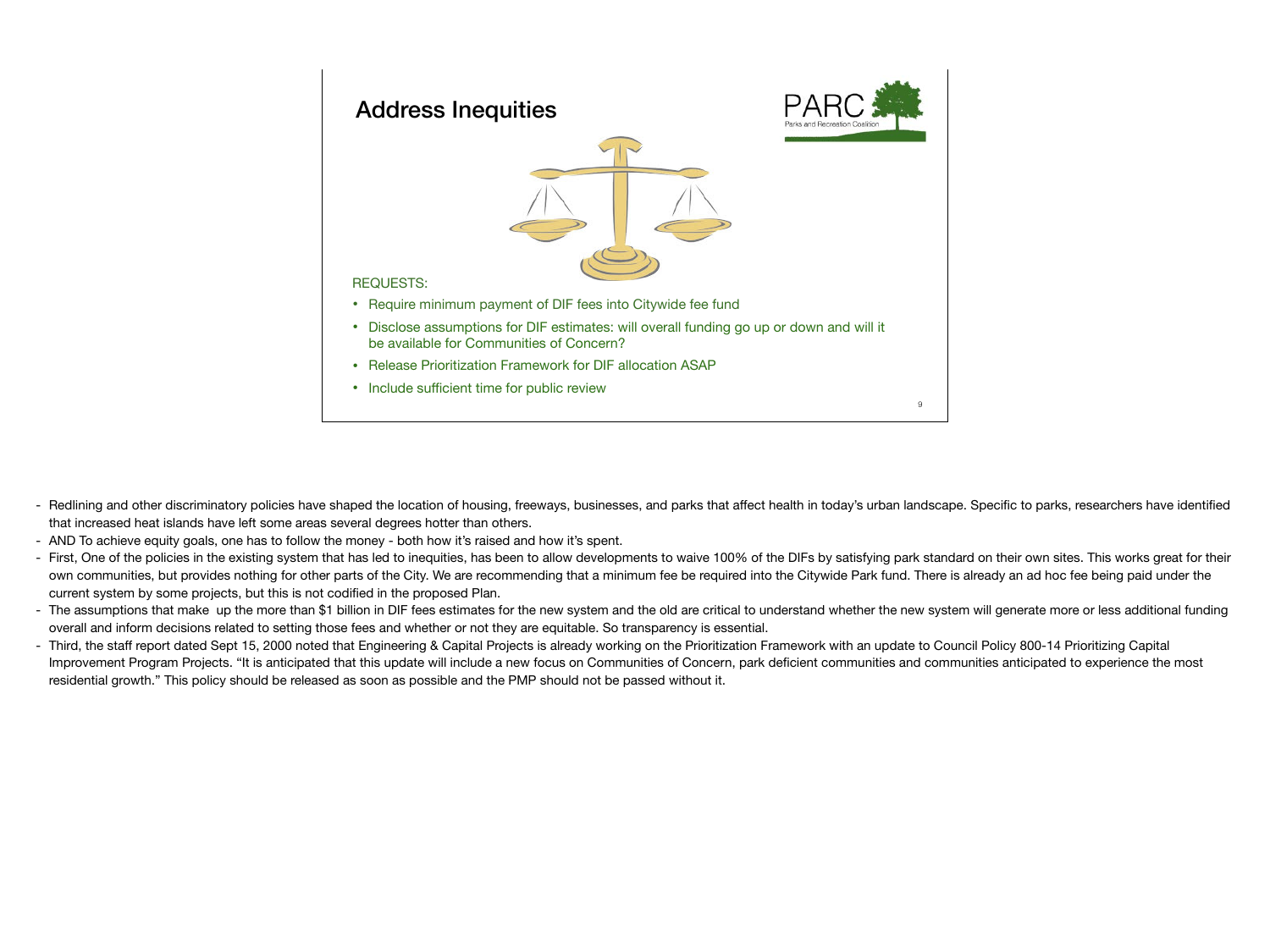

The city is proposing to replace the existing 2.8 acre/1,000 park land standard with a complicated points system that combines amenities with land and setting the points standard to 14 points/1,000 population. And trees are an important feature of parks as well as key to the City's Climate Action Plan. So how does the points system address trees?

The existing conditions report notes these values for trees: (see slide) But what happens in the points system?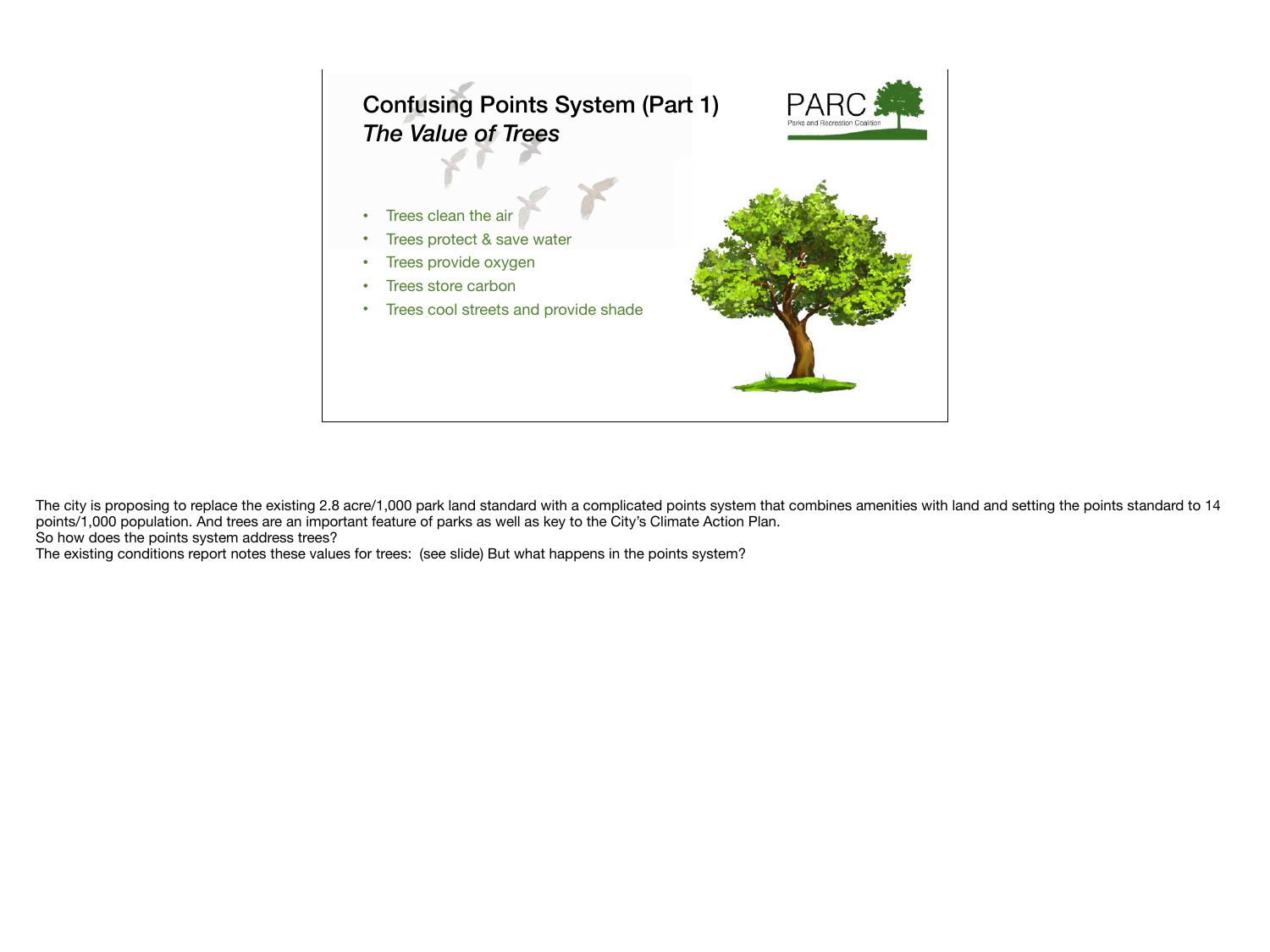## Confusing Points System (Part 2) *The Value of Trees in Points System*





The points system devalues passive park land and trees even though the city's policy is to increase the urban tree canopy. They have a good goal for developers: 50% tree canopy after 5 years. BUT what about Community Planning for PUBLIC PARKS? One of the 3 Case Studies in the PMP of Children's Park removes trees stating "the redesigned forest area that promotes a sense of openness" (not a value listed for trees). They propose to remove part of the forest area and add"All-weather shade". Aside from the fact that Trees already provide all weather shade… for Community Planning purposes: Trees were never valued and have zero point value. In their own example, the city is proposing a system that is biased to support reducing the tree canopy and other free play areas in this PMP. This is why we feel the city must adopt baseline standards for certain park sizes.

NOTE: Communities with adjacency to open space, riparian corridors, or canyons tend to have tree canopy coverage of about 15-25%

Built-out areas, such as downtown, communities with industrial activity or proximity to military facilities, and some coastal landscapes have a lower overall percentage of trees (Existing Conditions Report page 25)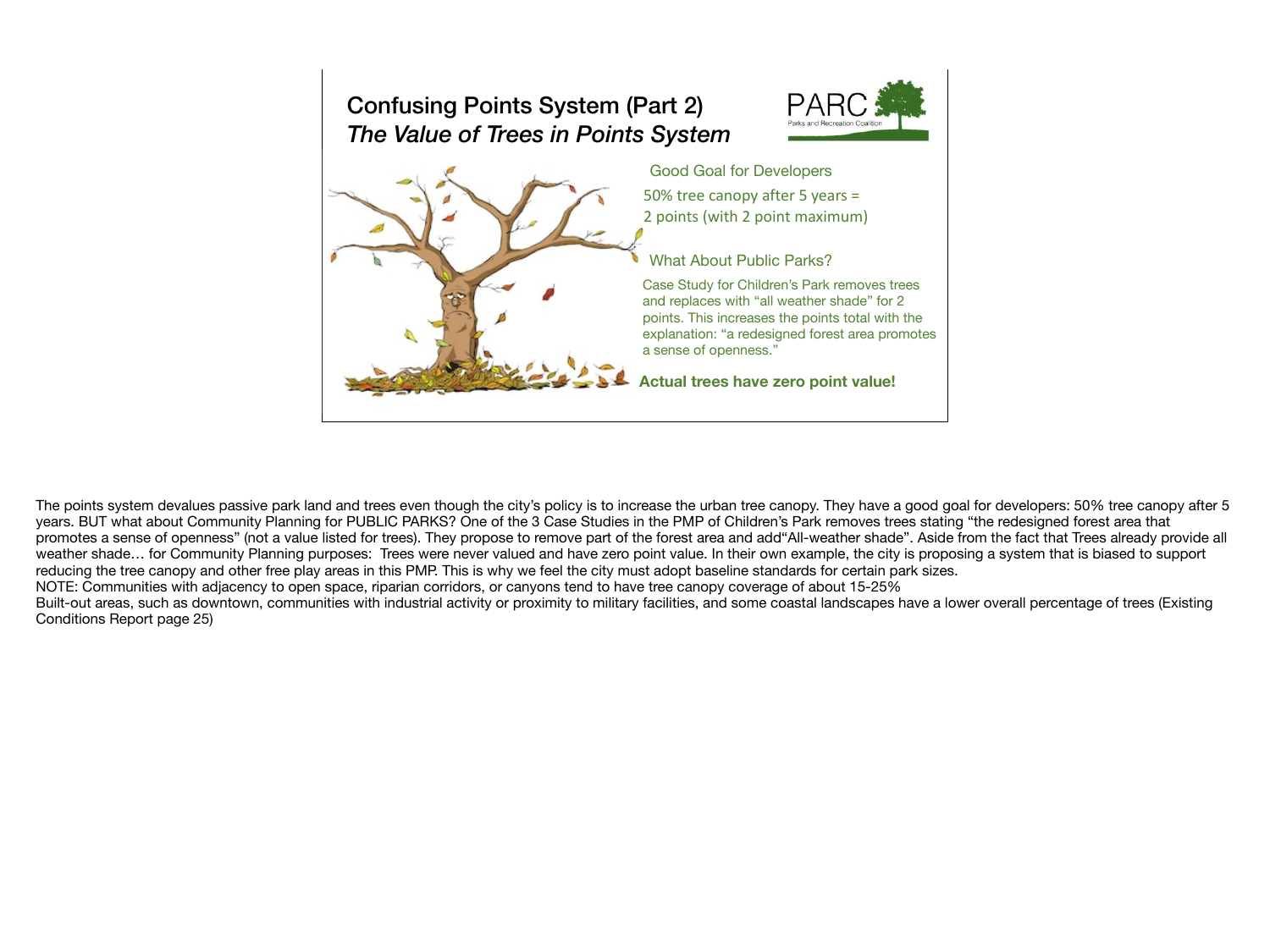## Confusing Points System (Part 3)

- Creates untested & complicated points-based system as new standard for park land combined with amenities
- Combined system pits land vs. amenities
- 10 sq. ft. interpretive sign has same point value as 1 acre park!

- Simplify by separating Land Standard from Recreational Amenity points
- Establish baselines for park based on size (protect passive uses ).
- Clarify how point system will be used
- Separate Community Planning usage from DIF calculation usage of points
- Establish review process and refine over time



- The Plan needs to be straightforward for staff and the public to understand. Volunteers in Pacific Beach took the points charts to all their parks to seek to determine whether they'd be more, or less parkdeficient under the new plan - and also to get experience with it. It's confusing and complicated. Another example of where points don't make sense: A sign and a 1-acre park each have the same point "value."
- This combined system of land and amenities using the same points scale creates bad incentives. It could lead to developers providing smaller parks filled with less important items by using items with the cheapest points to meet their requirements. The Points system does not adequately protect our habitat lands or coastal-based parks or protect passive park lands from the "play everywhere" emphasis.
- It also devalues passive recreation playing catch or flying a kite or just the enjoyment of open turf
- After a lot of thinking about the system, our Recommendations are: Simplify by separating Land from Recreational Amenity points; Better define the application of the points system. Separate Community Planning usage from DIF calculation usage and Establish specific review process of the application of the points system for refinement over time.
- Regarding the separation of Community Planning usage from DIF usage: The major use of the points system is for developers to use it to calculate their DIF fees and make decisions about what to build onsite instead of paying DIFs. The other usage would be for Community Planning. But this usage is insufficiently documented and in trying to work with the system, we believe the CP usage should be separated from the DIF usage. There appears to be no reason why communities should use points to determine their recreational and park needs. If they want a skatepark or pocket park, it should be theirs to define through a public process and then to seek funding, not to be concerned about arbitrary points.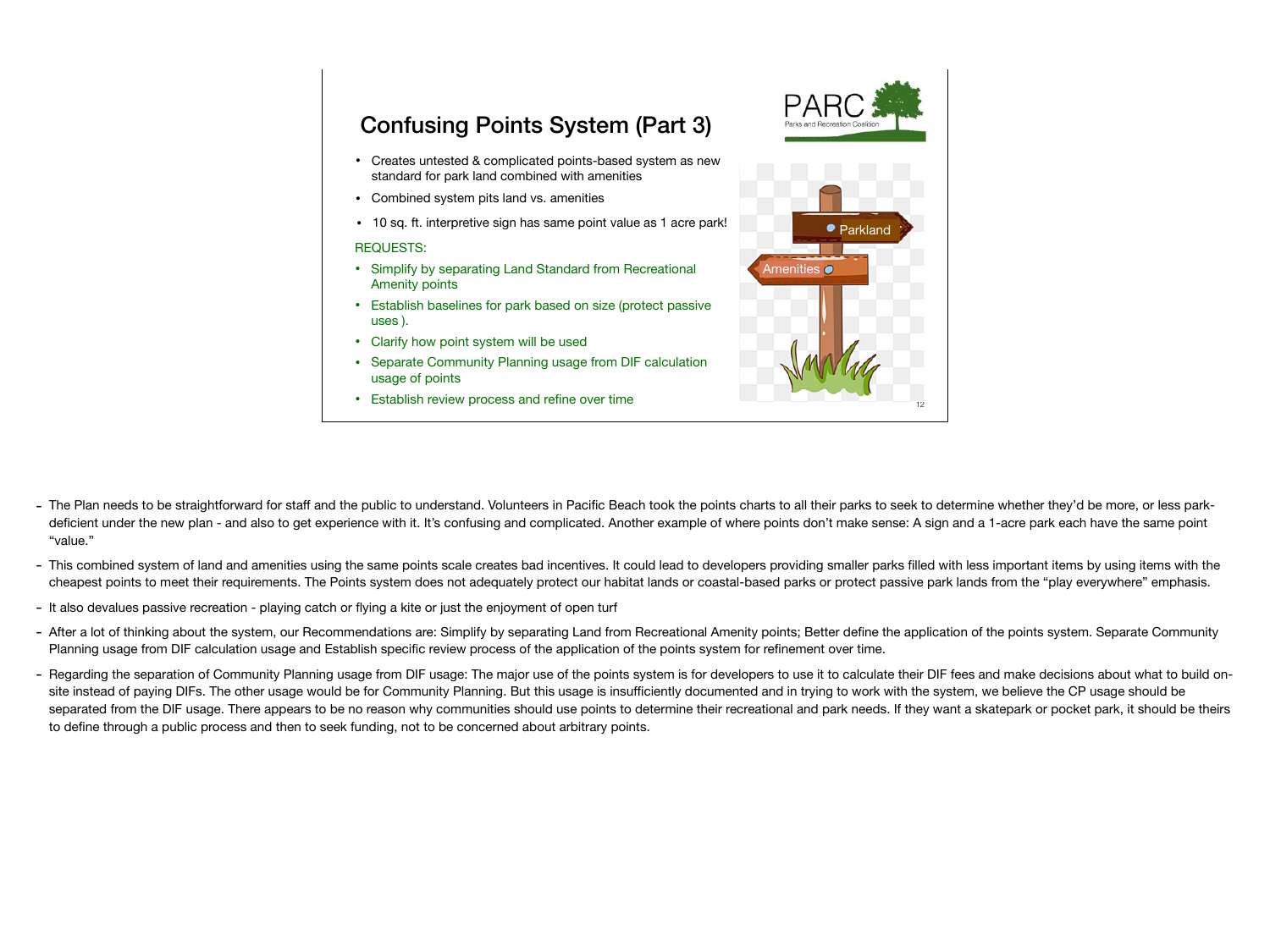

# Commercialization of Public Parks

- Language deleted from Recreation Element: "Protect parks from commercialization and privatization."
- Language added in Draft Recreation Element: "Policy A.3: Where appropriate, accommodate and design for temporary or permanent commercial uses in parks to increase public use of the park's space. Examples of commercial uses may include, but are not limited to, restaurants and cafes, food trucks, carts and kiosks, youth-oriented facilities, bike rental and repair, museums, cultural centers, other retail uses, and other similar uses."

- Retain language proposed for deletion: "Protect parks from commercialization and privatization."
- Fix language: "Protect parks from commercialization and privatization. Ensure that commercial uses within parks contribute to the recreational use and value of the park and are sufficiently limited."

- These commercialization Changes were never presented or highlighted in reports or public presentations to the Council. They are removing important protective language and and replacing it to encourage commercialization without sufficient limits.
- The Draft language is repetitive and subjective and is poor English, but the *items in red (not limited to, other retails use and other similar uses*" each and together support beyond what is a reasonable list of uses - too much more. Here is our suggestion for how to FIX it and note that the language Ensure that commercial uses within parks contribute to the recreational use and value of the park is from the proposed Plan, and we are open to ways to set the limits.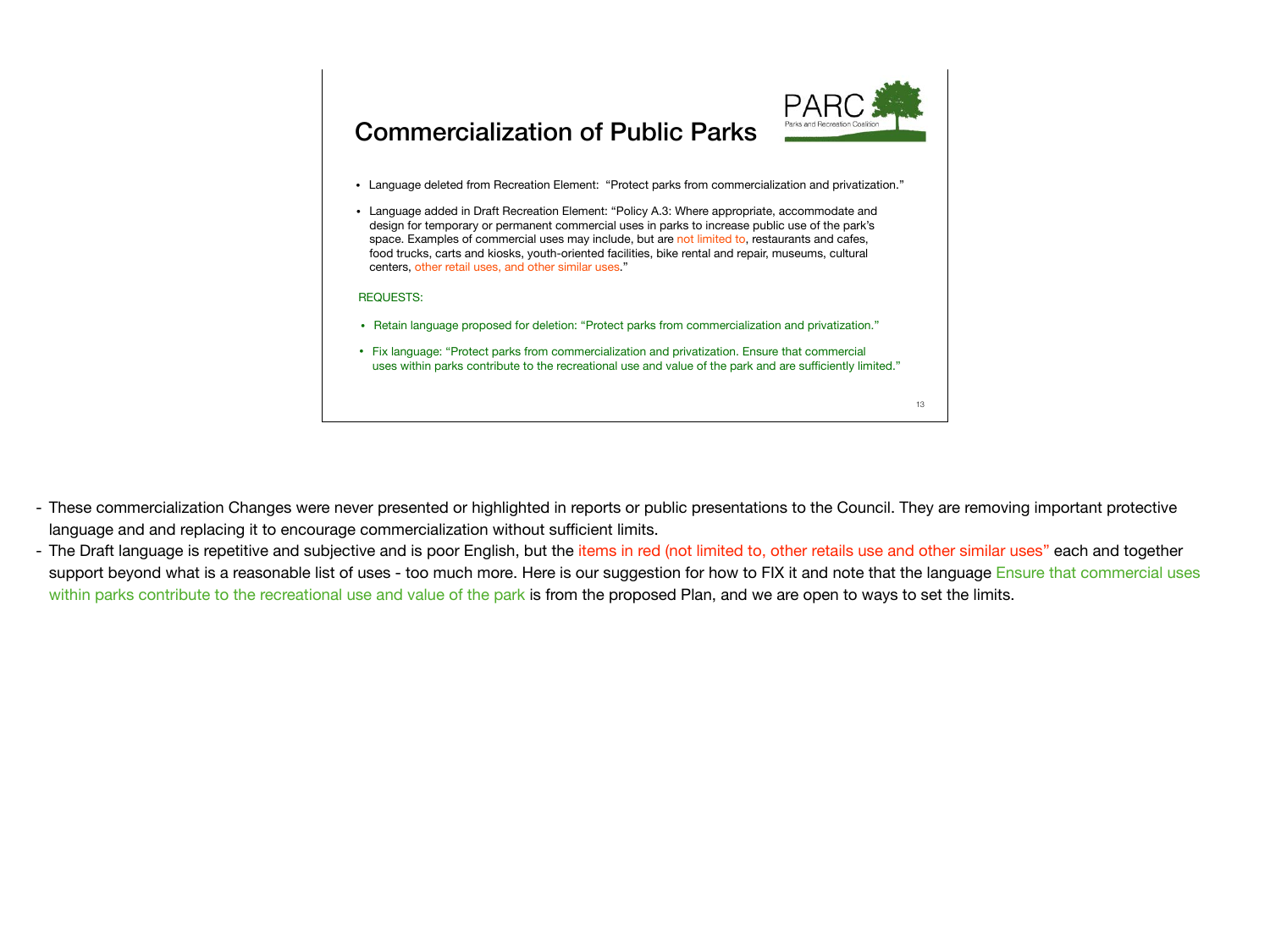

# Open Space & Biodiversity

- Open space and public parks are important in reducing climate change impacts.
- MSCP lands are legally protected habitat reserves and should be managed as such. To ensure consistency with City of San Diego MSCP obligations and to avoid future project by project conflict, MSCP Consistency Findings should be confirmed prior to identification of trails or other public use areas with potential MSCP impacts. Trails and other impacts must be addressed in a manner consistent with criteria set forth in the MSCP.

#### REQUESTS:

- Strengthen climate change policies (use more recent data; address carbon uptake, tree canopy issues)
- Ensure sound process based on MSCP criteria for establishing trails within MSCP areas



Many groups are concerned about encroachments into habitat reserves and we need to ensure they are adequately protected. A robust public review process is needed for the trails that can be allowed. Also, open space policies are important in addressing the impacts of climate change.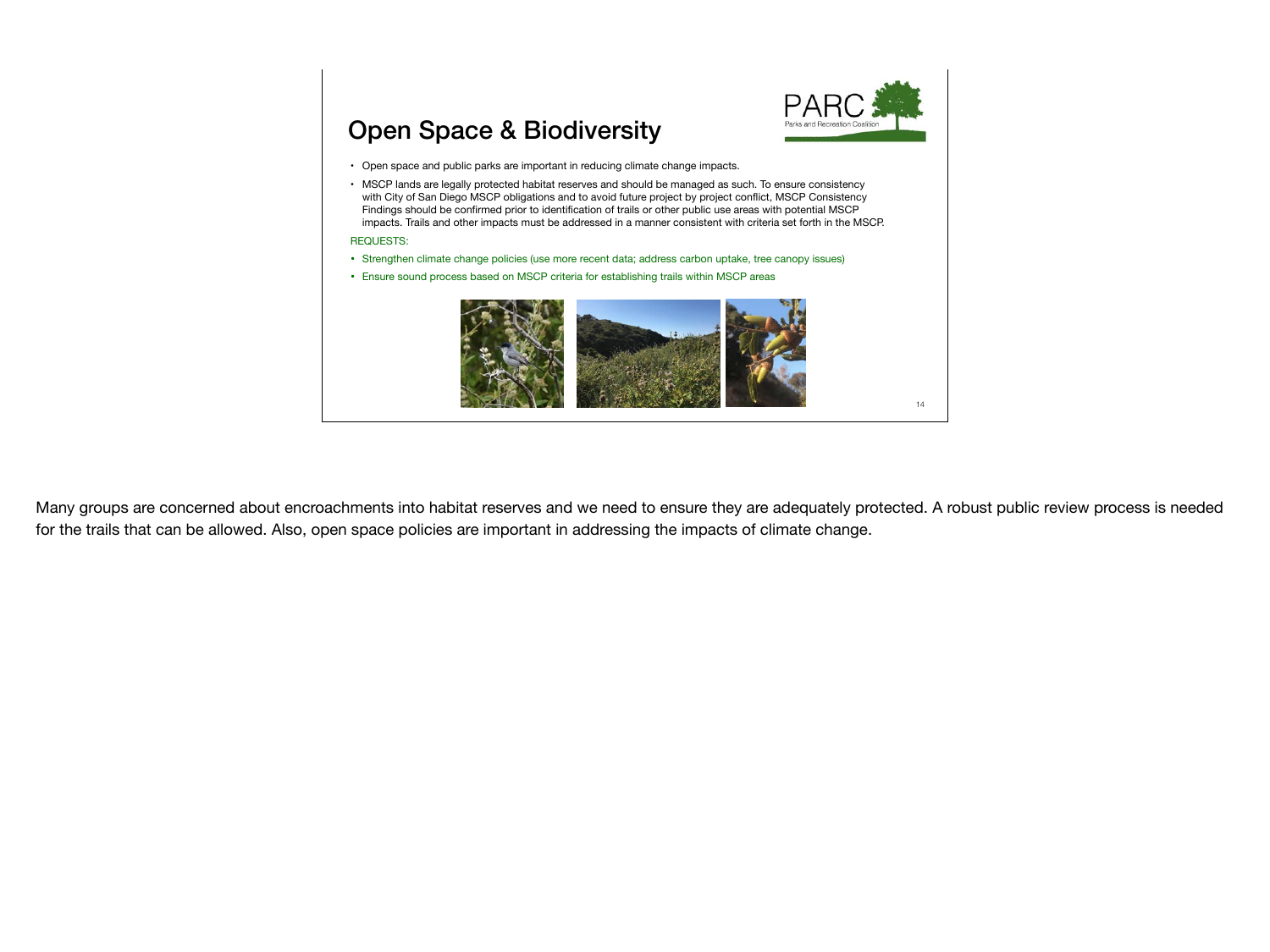

## Historic Resources

Historic resources, including cultural landscapes, are barely mentioned and not discussed

#### REQUESTS:

- List Historic Resources in parks
- Assess their condition
- Preserve using applicable standards
- Train existing staff



Parks have many Historic Resources but they are not even discussed in the Plan and barely mentioned. What we have should be documented in the Plan. More staff training is needed.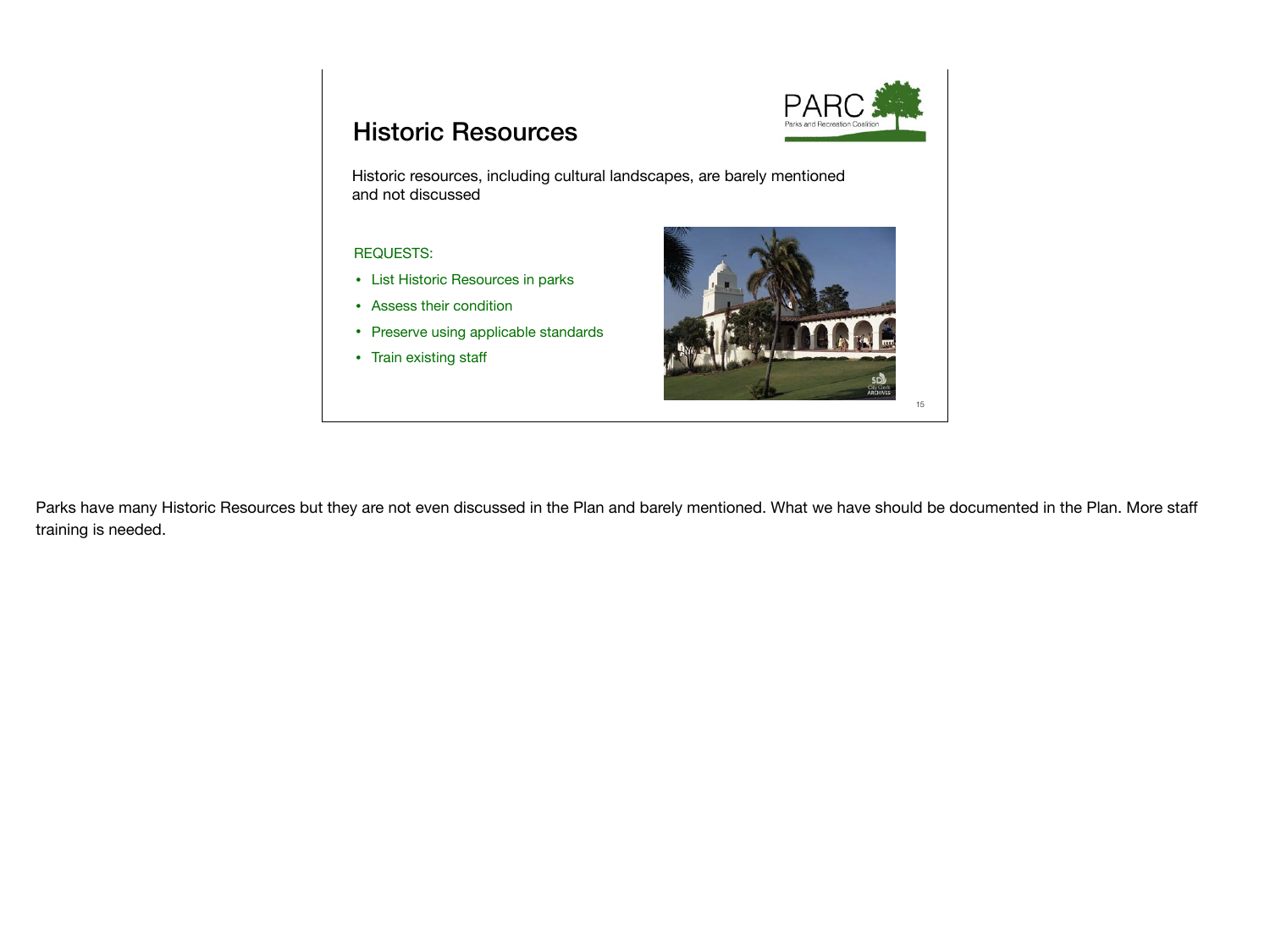

- Design and Design Review is not adequately addressed in the Plan. Standards alone will not provide the high quality parks and facilities that will meet the needs of individual community.
- To implement the Guiding principles the City needs to rebuild the Parks & Rec Planning and Development division to include landscape architects and urban design professionals who are working on behalf of the public interest. Re-establish the Design Review Committee and Add design policies to the Plan.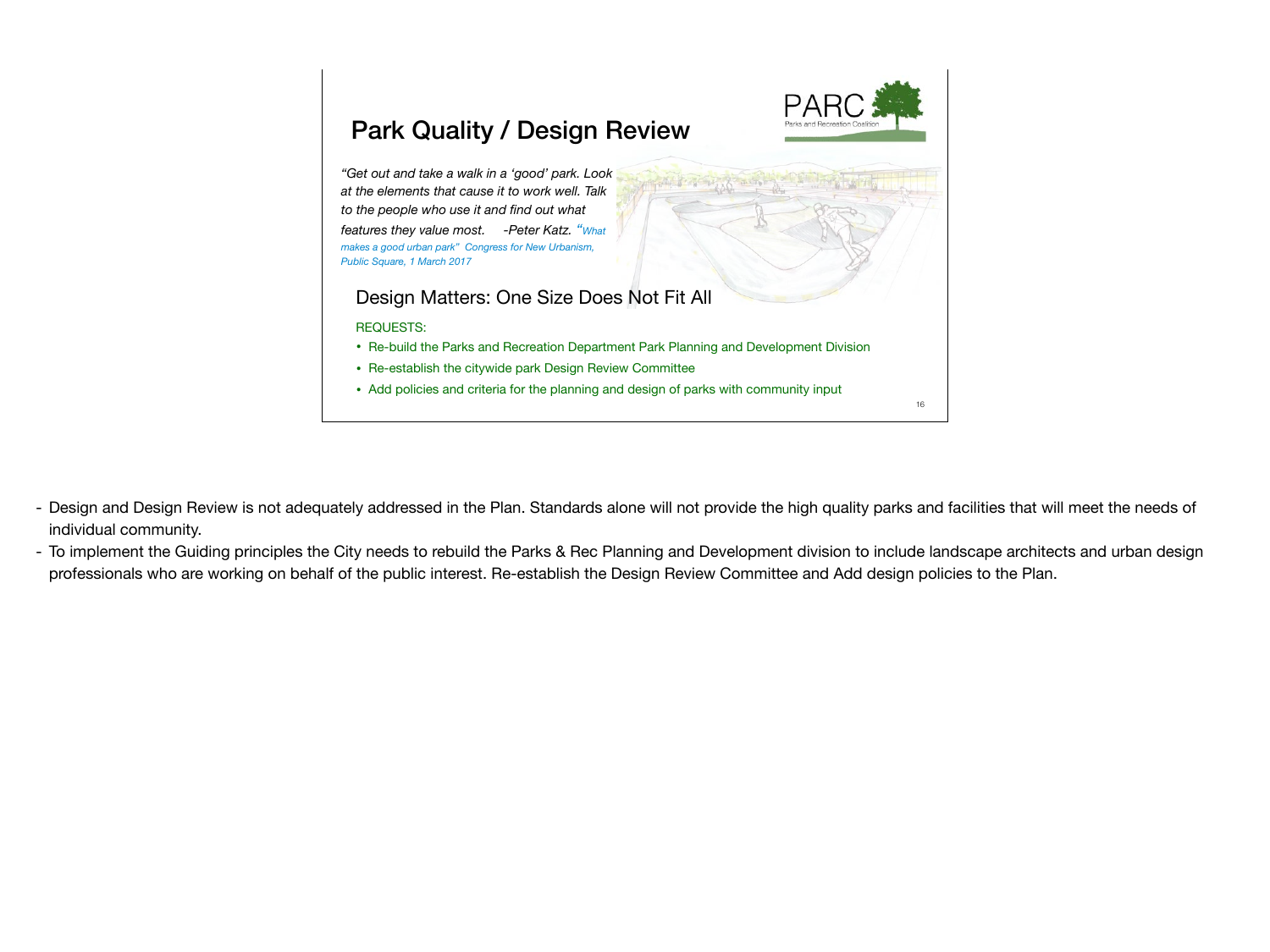

# Implementation

Implementation of the PMP and Recreation Element requires internal and external oversight to ensure goals and policies are met

- Implement Citywide DIF via Municipal Ordinance and not just a Resolution
- Bring Prioritization Framework (CP 800-14 Prioritizing Capital Improvement Program Projects) forward as soon as possible
- Update CP 600-33 (Public Notification and Input for City-Wide Park Development Projects) via public review process
- Require Annual Report on implementation of the PMP, Recreation Element, and Citywide Park DIF for public review beginning with Community Planning Groups

- Resolutions do not have the legal force that Municipal Ordinances have and are much easier to change and harder to enforce.
- Council Policy 800-14 PRIORITIZING CAPITAL IMPROVEMENT PROGRAM PROJECTS was already coming forward in early 2021 and should be publicly released ASAP
- Council Policy 600-33 the process for park projects needs revisions to become consistent with goals
- Just as they are requiring annual reports for the Housing and Mobility components, require for Parks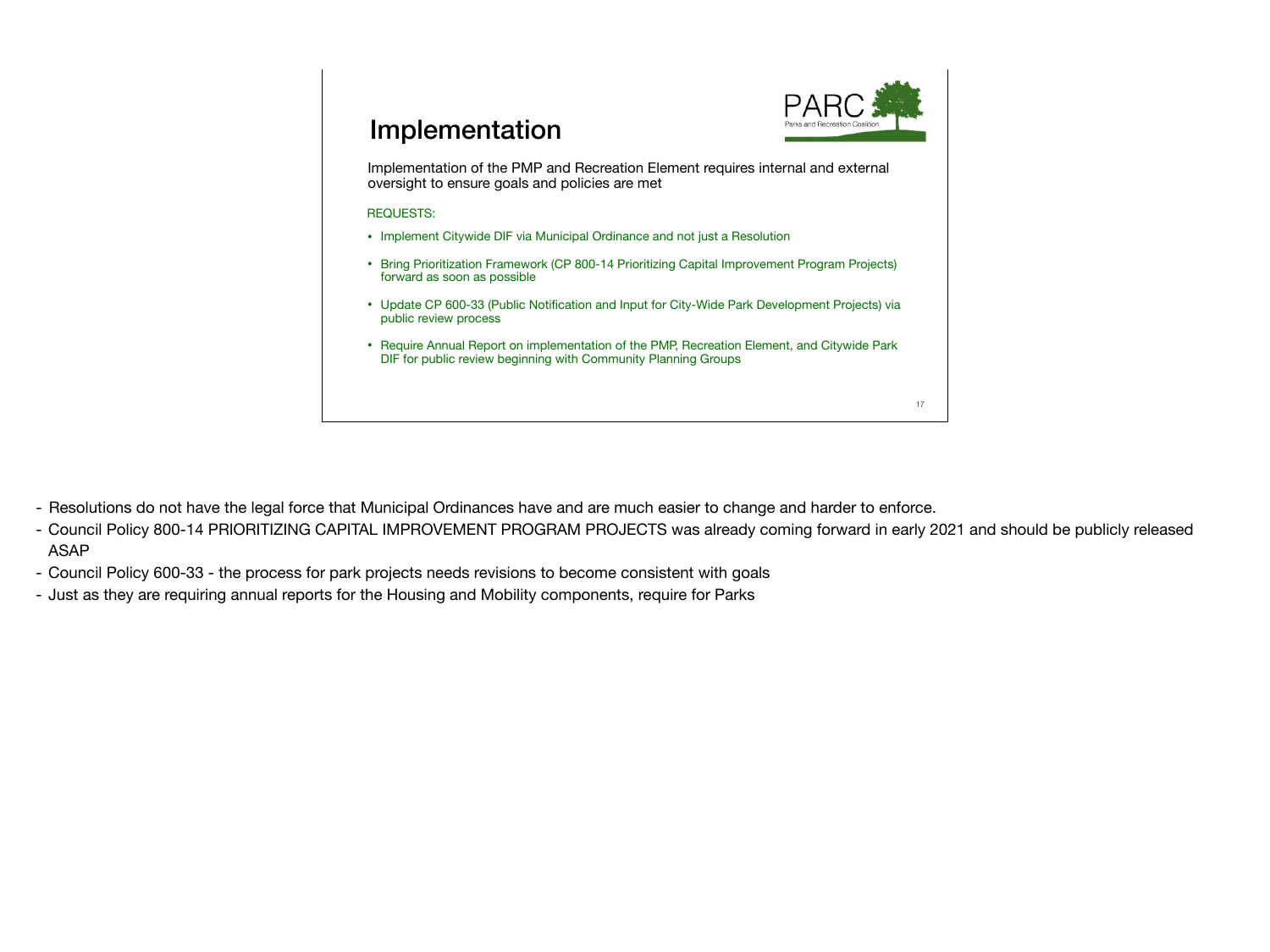





Local Parks • Maintain Physical & Mental Health

#### Park Proximity

- Increases property values as much as 20%
- Higher property values = higher taxes
- Attracts new businesses & visitors



The pandemic has underscored the need for more urban parks for everyone for our physical, mental, and emotional health. And please note, that in the fight for needed funds, proximity to parks increases property values and high-quality parks draw new businesses and visitors. More people not only need more parks, the city and property owners gain from them financially as well.

MORE details (probably not time to include):

- Inner city homes within a quarter mile of a park have an increase value of 10% on average
- A home near just a cleaned-up vacant lot will have an increased value of 17% on average
- Residences next to a larger and longer "greenbelt" area which is great for hiking or biking saw a increase of 32% in home value on average ref: The Park Catalog, Oct 2018

"High-quality public parks and open space draws new businesses and visitors to cities." Room to Roam, Lincoln Institute of Land Policy, Oct 2020

Local parks and green spaces play a crucial role in maintaining physical and mental health and helping communities navigate toward recovery. (National survey conducted in May 2020 for the 10 Minute Walk coalition by The Trust for Public Land, Urban Land Institute, and National Recreation and Park Association)

"Proximity to parks increased property values as much as 20 percent, which in turn increases local tax revenues. High-quality public parks and open space also draw new businesses and visitors to cities." The pandemic has underscored the need for more urban parks: So what comes next?" Land Lines October 2020, Lincoln Land Institute of Land Policy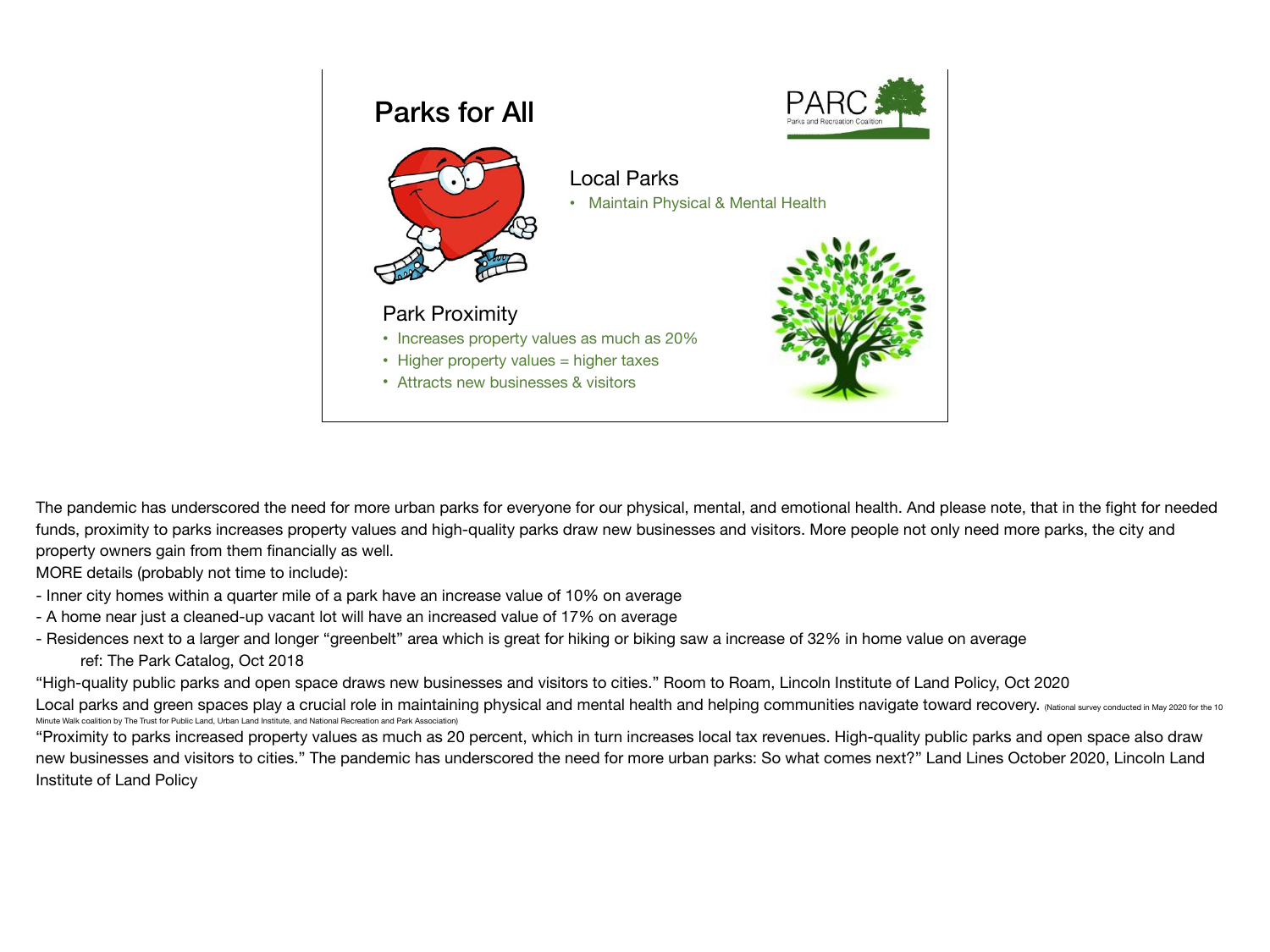

## What we would like you to do

Suggested MOTION:

- To bring it to Community Planning Groups and Community Recreational Groups for input before bringing back to City Council, and

- Request that the Prioritization Framework be released ASAP, and
- Request that city planners work with PARC on improvements



19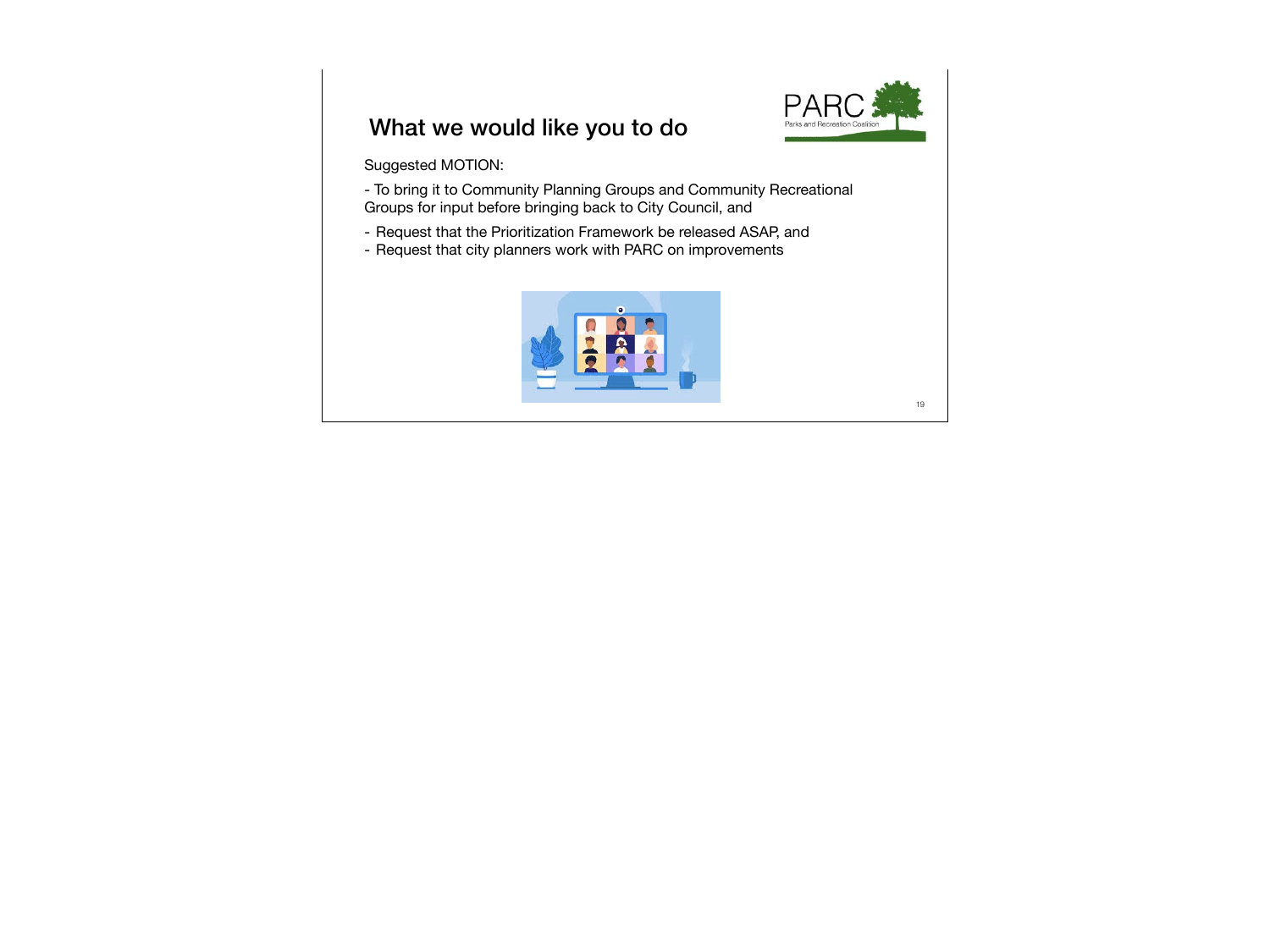

### Thank you!

*"A park is unlike any other asset in the city. It is not a building, not a production line, nor a warm breeze. A park is a living, growing thing that will die if the will of the people dies, or it will flourish as much as they want it to."* 

*San Diego Union, January 1969*

*Email questions/comments and individual endorsements to:*

*planning@icontactweb.com*

*Thanks to contributors: Susan Baldwin, Nico Calavita, Carolyn Chase, Julie Corrales, Howard Greenstein, Diane Kane, Debby Knight, Stacey LoMedico, Tom Mullaney, Deborah Sharpe, Rene Smith, Mike Stepner, Andy Wiese, Wally Wulfeck*

Our request is for the City to work with us to address these issues and for groups to ask the City to do so, and endorse this presentation, Parks for All. THANKS for your time and consideration and we're happy to answer questions or get back to you if we don't know the answers right now. The email address is on the slide for anything that come up after this presentation.